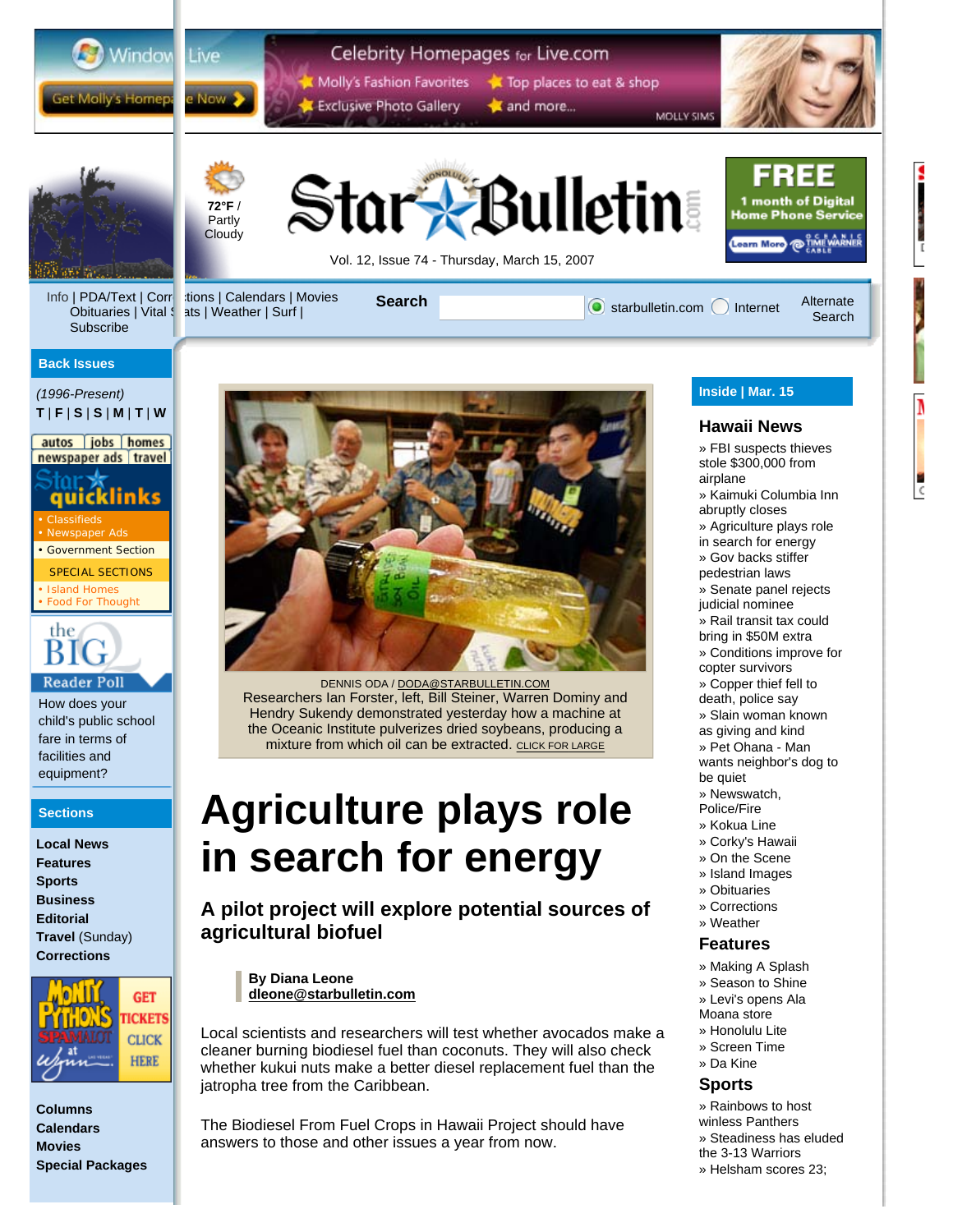**Subscribe Newsstands Directory Freelancers E-Mail Headlines RSS/XML**



**Classifieds Autos Island Homes Jobs Government Section Bidding Advantage Advertise**



The kickoff of the pilot project was held yesterday on the campus of the Oceanic Institute in Waimanalo, at a building that will house a machine that will squeeze the widely different agricultural projects to yield their oil.

# THERE'S OIL IN THEM THAR TREES

Oil content for tree crops under consideration for biodiesel feed stock in Hawaii.

| Years to<br>production |
|------------------------|
| $6 - 10$               |
| $1-3$                  |
| $5-10$                 |
| $2-3$                  |
| <b>STAR-BULLETIN</b>   |

The oil will be tested by Pacific Biodiesel. The 11-year-old company is Hawaii's only maker of biofuel. The company is using virtually all of the state's available waste cooking oil to make 1.5 million gallons of biodiesel each year, and is eager to find crops that can be grown locally to produce more biodiesel, President Robert King said.

The main emphasis of the multipartner project is to check out the quality and quantity of biodiesel-grade oil that can be extracted from avocados, coconuts, kukui nuts and the seed of the jatropha tree.

Other partners include the Hawaii Agriculture Research Center; the University of Hawaii-Hilo College of Agriculture, Forestry and Natural Resource Management; and Grace Pacific, which will run emissions tests on the various biodiesels. The nonprofit Honolulu Clean Cities will coordinate.

The U.S. Environmental Protection Agency announced yesterday it is giving the project \$100,000.

"This is an awesome project," said Chris Steele, Grace Pacific's environmental manager. "It would make Hawaii less dependent on foreign fuel and keep our crops here." Steele said his company would use biodiesel exclusively if it could get it.

The byproduct of the oil extraction process will be independently studied by the Oceanic Institute for its potential as a component of shrimp or fish feeds. The research and development organization is a leader in aquaculture technologies.

Aiea beats Radford

- » Hawaii Beat
- » Scoreboard » TV & Radio

## **Business**

» Royal Kunia Phase II gets financing » Hyatt gets OK to buy flagship property in Waikiki

» Cyanotech quarterly

loss widens to \$1.2M

» Hawaii stocks &

- mutual funds
- » TheBuzz
- » Business Briefs
- » Market Watch
- » WSJ Sunday
- » Dilbert

# **Editorial**

» Prosecutor's office should campaign for law improvements

 $\hat{\bm{c}}$ 

M

» Corky's Editorial

Cartoon

» Gathering Place

» Letters

### **Columns | Mar. 15**

**Corky's Hawaii**  Corky Trinidad

**Kokua Line**  June Watanabe

**On the Scene**  John Berger

**Island Images**  S-B Photographers

**Honolulu Lite**  Charles Memminger

**Screen Time**  Katherine Nichols

**TheBuzz**  Erika Engle

**Editorial Cartoon**  Corky Trinidad

## **Tools**

**Email this article Printer-friendly E-mail City Desk**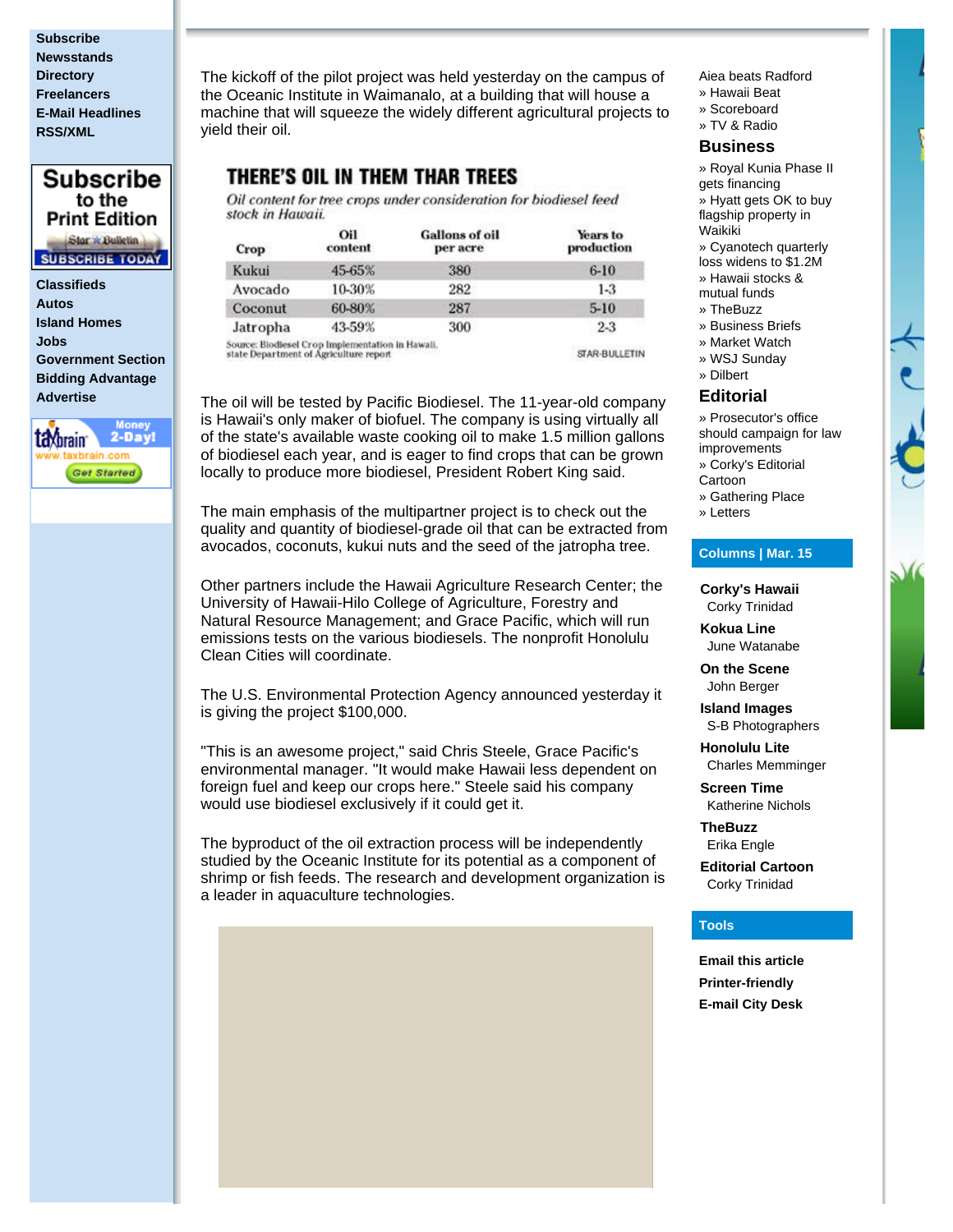

DENNIS ODA / DODA@STARBULLETIN.COM Researchers Hendry Sukendy, left, Ben Moorman, Gavin Nagaue and Masaya Tanaka used an extruder yesterday to demonstrate the process of extracting oil from soybeans. CLICK FOR LARGE

At the project announcement yesterday, 500 pounds of soybeans were used to illustrate how an oil extruder will squeeze oil out of the different crops. The technology will have to be experimented with, for instance to deal with kukui nuts' hard shells or to discern whether the pit and fruit of the avocado can be used to make oil, or just the fruit, Robert King said.

Of the four oil-producing crops to be tested, only avocado, at 740,000 pounds' commercial production in 2004, is grown in sufficient quantity for the state to track it.

But that could change once it is known how effective these contenders might be at producing a biofuel, said Kelly King, coowner of Pacific Biodiesel.

"Every week, people come into my office asking what they can grow," Kelly King said of farmers who are eager to try a biofuel crop.

The four crops getting a look are some of the highest oil-yielding tree crops under consideration for Hawaii biofuel crops, according to a recent study by the Hawaii Agriculture Research Center.

Replacing at least some of Hawaii's diesel use with biofuels will help the state move toward Gov. Linda Lingle's goal of 20 percent renewable energy sources by the year 2020, said Larry Lau, state deputy health director for environmental health.

> BACK TO TOP © Honolulu Star-Bulletin -- http://starbulletin.com



Subscribe to the Print Edition

**In partnership with Copyright © 2007 starbulletin.com. All rights reserved.** News | Business | Features | Sports | Editorial | Calendars

**As featured on**